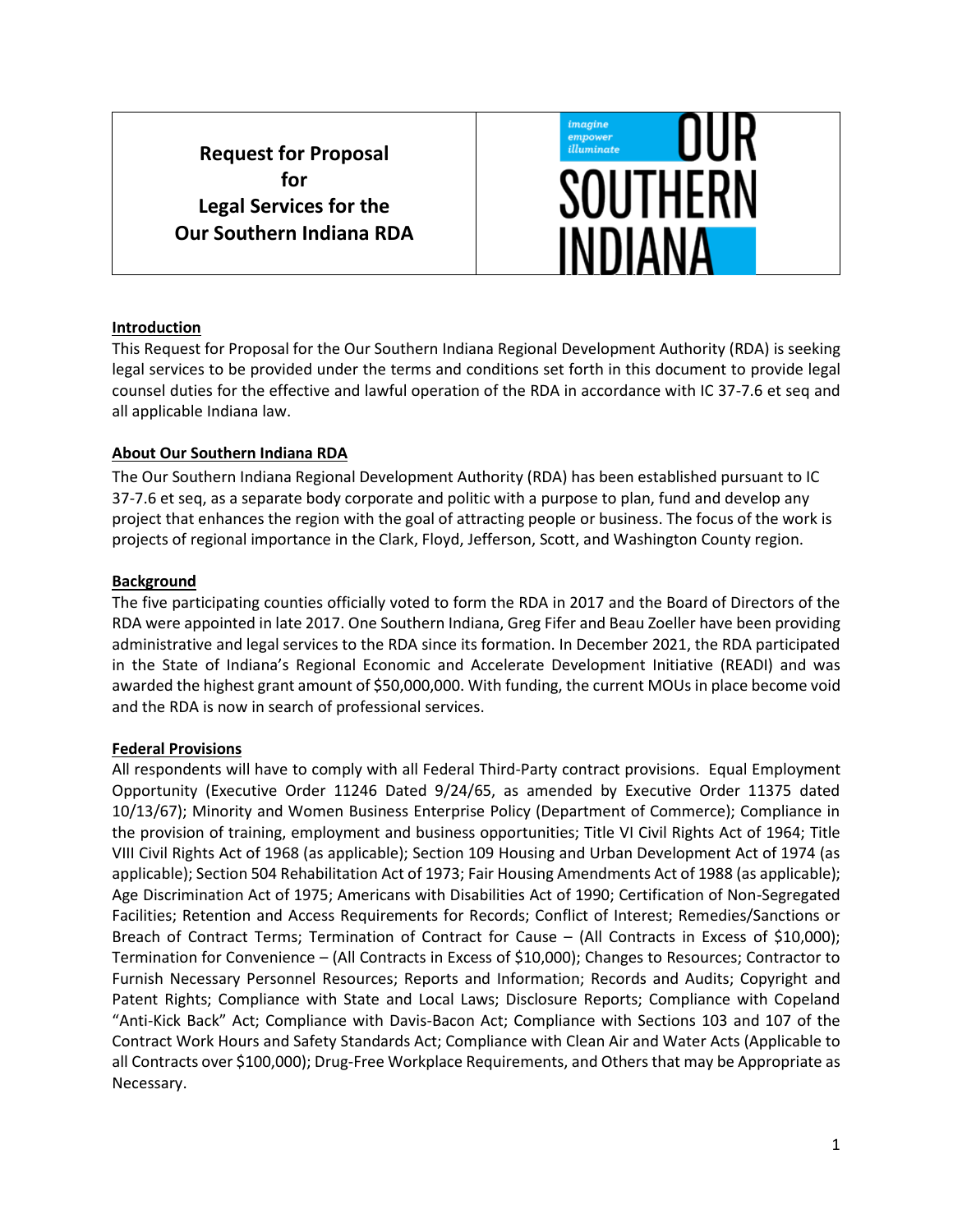# **Purpose**

This agreement outlines those legal services that the awardee will perform in support of the RDA. These duties include, but are not limited to:

# *Legal Counsel Duties:*

- **1.** Advising, negotiating, drafting, and reviewing documents;
- **2.** Advising and staying up to date on regular, special, and executive meeting protocols;
- **3.** Knowledge of but not limited to:
	- **a.** Indiana Code 5-14-1.5-1 (open door law);
	- **b.** Indiana Code 5-14-3-1 (access to public records); and
	- **c.** Indiana Code 36-7.6 (regional development authorities).
- **4.** Attending meetings to provide legal advice as needed; and
- **5.** Assisting the RDA with contracts between the RDA and IEDC, as well as, the RDA and project partners.

## **Reporting**

Both the RDA and awardee will be responsible for evaluating the effectiveness and adherence to this contract on an on-going basis.

## **Timeline**

The firms(s) or person(s) selected shall act as Legal Counsel to the RDA on an as-required basis should be prepared to assume the role as of Friday, June 3, 2022 and to work with the RDA throughout the Regional Economic and Acceleration Development Initiative (READI) through December 31, 2026.

- Submissions required by May 4.
- Review Proposals between May 2 May 6.
- Interviewing potential firms between May 22 May 24.
- Approval of firm at RDA Meeting June 3.

## **Organization of the Proposal**

The Proposal must include sufficient information regarding qualifications and experience to be able to determine that the professional is qualified and experienced. Demonstrated abilities in serving public entities throughout the Our Southern Indiana RDA Region is additionally advantageous.

The organization of the Proposal is important to be able to equitably evaluate each Proposal received. Please assemble the proposal in the following order:

- 1. Name of firm/individual and contact information with address, email address, telephone and fax numbers.
- 2. Name of person to be the contact person in charge of the project, if different from the above.
- 3. Specialized experience of the firm/individual and persons that will perform the services, including any relevant experience in public legal counsel, providing counselling to a public board, drafting and reviewing documents, etc.
- 4. Capacity of the firm/individual and professionals to perform the work with the time limitations, taking into consideration the current and planned workload of all involved.